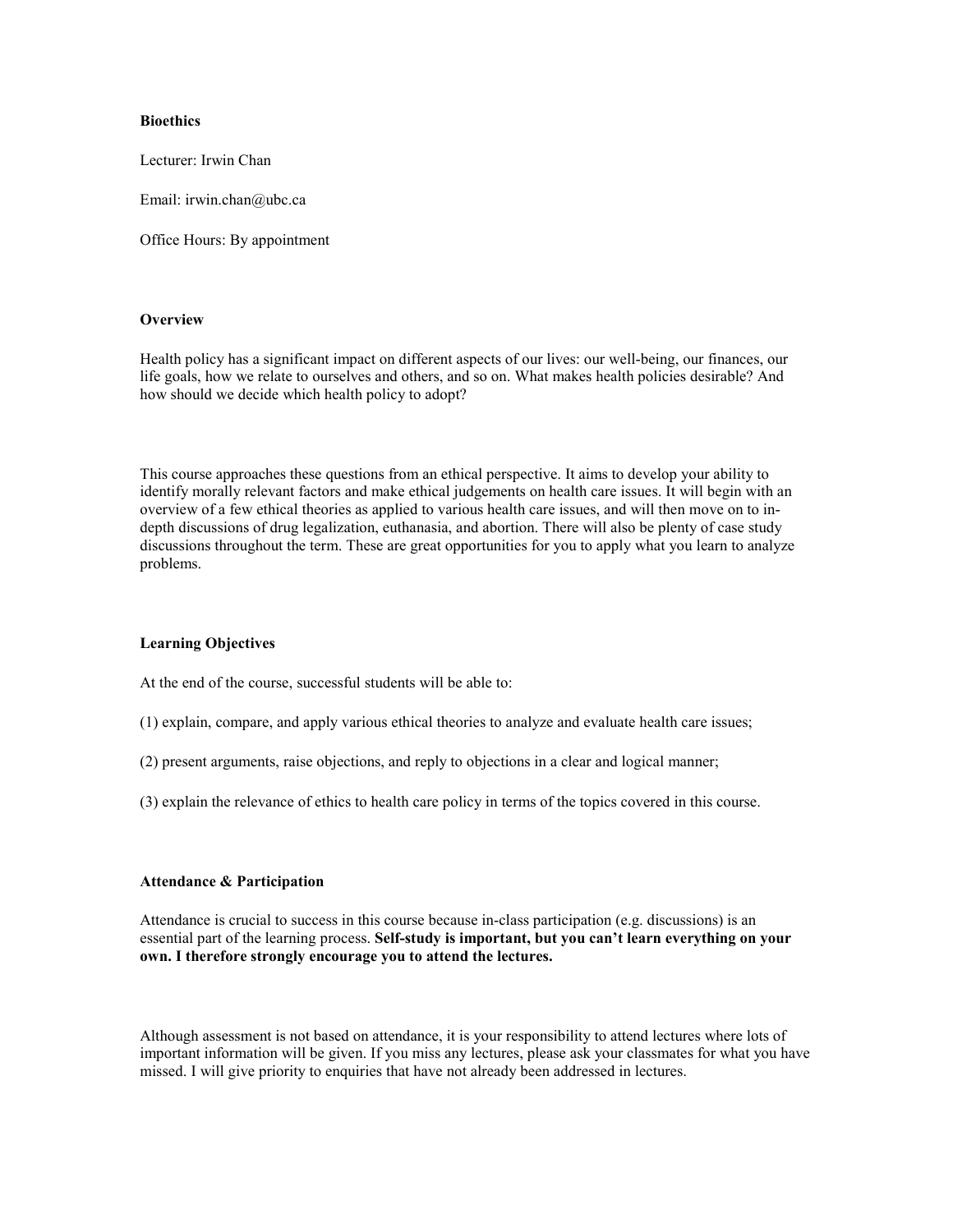## **Lecture Policy**

Students are expected to respect other participants during the lecture. Please refrain from using computers and other electronic devices for purposes not related to the lectures, e.g. messaging, watching videos, playing games, online shopping, etc. Such behaviours are both disruptive and disrespectful. Students are also expected to take part in in-class learning activities and discussions. Improper use of electronic devices, disruptive and disrespectful behaviour, lack of due participation, and other inappropriate behaviour, if repeated, will result in disciplinary actions.

# **Reading**

You do not need to buy any textbooks for this course. Most of the reading materials can be found on the library website in electronic form. Other reading materials can be downloaded from **Canvas** or will be distributed under the fair use provisions.

**Please read the assigned reading before coming to class**. Doing the assigned reading and familiarizing yourself with the topic can facilitate the learning process.

# **Schedule**

| Module | Reading                                                                                                                                                  |
|--------|----------------------------------------------------------------------------------------------------------------------------------------------------------|
| 1      | Introduction                                                                                                                                             |
| 2      | Moral Theories & Coronavirus Pandemic                                                                                                                    |
|        | Resource Allocation & Coronavirus Pandemic:                                                                                                              |
| 3      | Fleck, Leonard. "Just Caring: In Defense of<br>Limited Age-Based Healthcare Rationing"<br>(sections 1 ["the beginning of Age-based"],<br>$2, 5, 6$ only) |
|        | <b>Drug Legalization</b>                                                                                                                                 |
| 4      | Nutt, David et al. "Drug harms in the UK: a<br>multicriteria decision analysis". The Lancet,<br>2010.                                                    |
|        | Husak, Douglas. "Reasons to Criminalize Drug<br>Use" $(p.41-53; p71-82)$                                                                                 |
|        | De Marneffe, Peter. "An Argument for Drug<br>Prohibition" (p.109-122; p.177-185)                                                                         |
| 5      |                                                                                                                                                          |
|        | Husak, Douglas. "Reasons to Criminalize Drug<br>Use" (p53-64)                                                                                            |
|        | Euthanasia                                                                                                                                               |
| 6      | Rachels, James. "The Sanctity of Life."                                                                                                                  |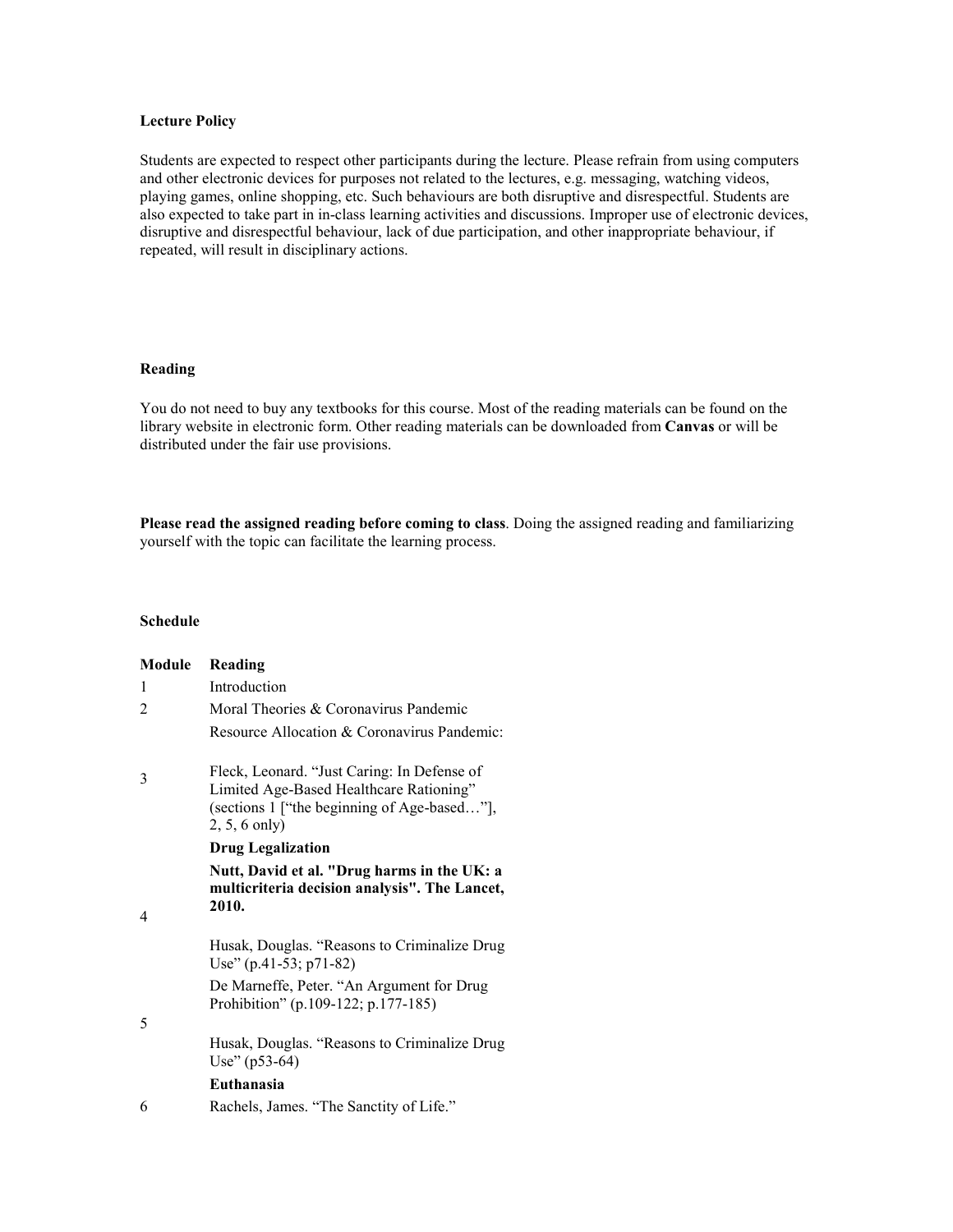| 7  | Brock, Dan. "Voluntary Active Euthanasia."<br>[From Brock, Dan. 1993. Life and Death.]                                                                                                                      |
|----|-------------------------------------------------------------------------------------------------------------------------------------------------------------------------------------------------------------|
| 8  | Case Study Discussion                                                                                                                                                                                       |
|    | <b>Abortion</b>                                                                                                                                                                                             |
| 9  | Marquis, Don. "Why Abortion Is Immoral."                                                                                                                                                                    |
|    | Thomson, Judith. "A Defense of Abortion."                                                                                                                                                                   |
| 10 | (Optional) Boonin, David. "The Duty to Save<br>the Violinist Objection."; "The Tacit Consent<br>Objection." (emphasis on $p.148-150 \& 156$ -<br>164) [From Boonin, David. 2003. A Defense of<br>Abortion.] |
| 11 | Sumner, Wayne. "A Third Way."                                                                                                                                                                               |
| 12 | TBA                                                                                                                                                                                                         |

## **Readings:**

Fleck, Leonard. Just Caring: In Defense of Limited Age-Based Healthcare Rationing. (sections 1 ["the beginning of Age-based…"], 2, 5, 6 only)

Nutt, David et al. "Drug harms in the UK: a multicriteria decision analysis". The Lancet, 2010.

Husak, Douglas "Reasons to Criminalize Drug Use" (p.41-53; p71-82) [From Husak & De Marneffe. The Legalization of Drugs.]

De Marneffe, "An Argument for Drug Prohibition" (p.109-122; p.177-185) [From Husak & De Marneffe. The Legalization of Drugs.]

Husak, "Reasons to Criminalize Drug Use" (p53-63) [From Husak & De Marneffe. The Legalization of Drugs.]

Rachels, James. The Sanctity of Life. [\(http://jamesrachels.org/EOL2.pdf](http://jamesrachels.org/EOL2.pdf) (Links to an external site.))

Brock, Dan. "Voluntary Active Euthanasia." [From Brock, Dan. 1993. Life and Death.]

Marquis, Don. "Why Abortion Is Immoral."

Thomson, Judith. "A Defense of Abortion."

Boonin, David. "The Duty to Save the Violinist Objection." & "The Tacit Consent Objection." (emphasis on p.148-150 & 156-164) [From Boonin, David. 2003. A Defense of Abortion.]

Sumner, Wayne. "A Third Way."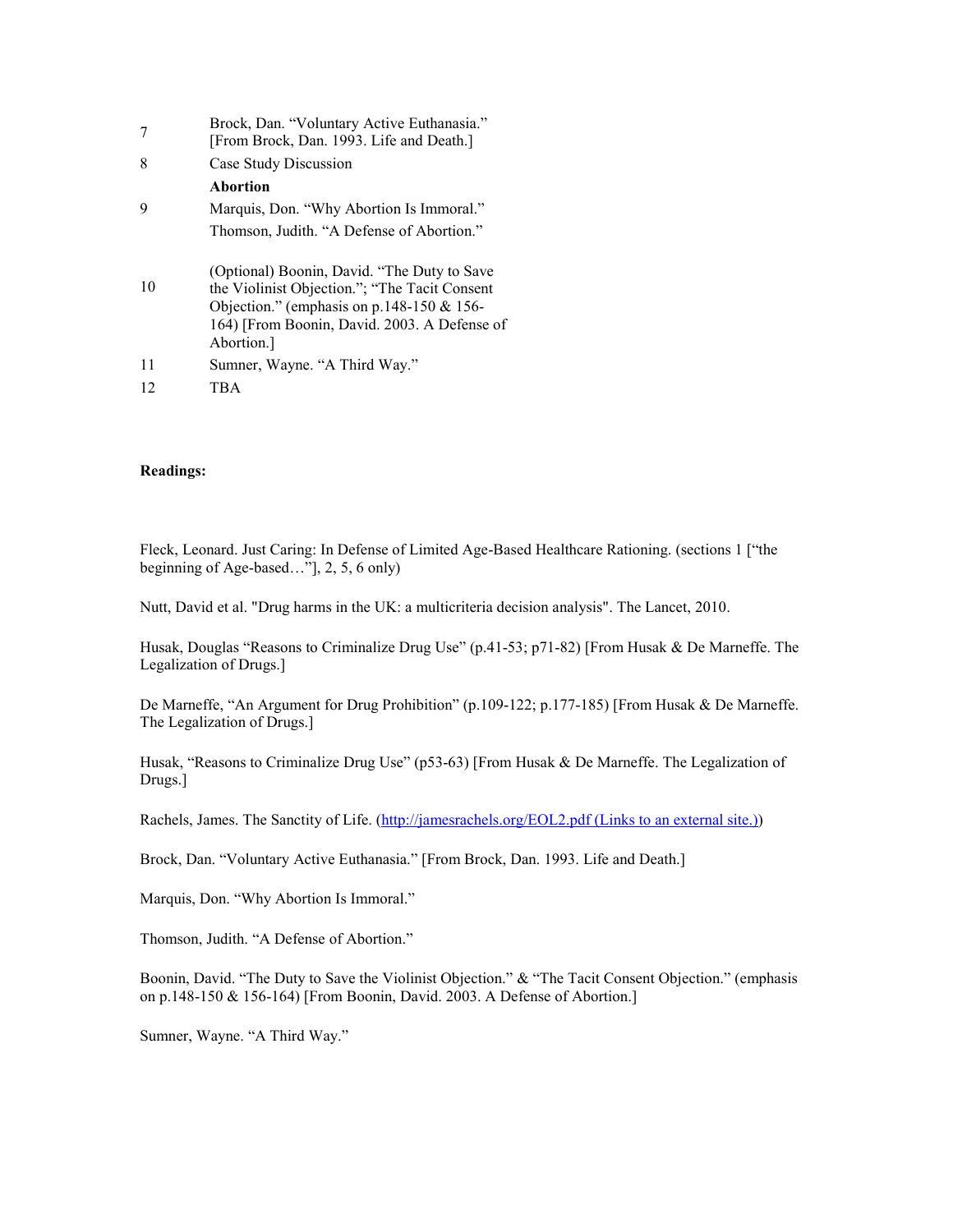### **Assessment**

There are three short writing assignments.  $(10 + 45 + 45%)$ 

(These assignments are quite complex; please read the following explanations more than once and make sure you understand the assessment.)

(1) Writing Assignment 1—Trial Run (10%)

The first writing assignment aims to give you an opportunity to practice giving clear, succinct arguments that support or oppose a stand. It consists of two and only two sentences of reasonable length (yes).

### (2) Writing Assignments  $2 & 3 (45% + 45%)$ **Both Writing Assignments 2 and 3 allow two submissions.**

On each assignment,

(i) You write and submit a first submission. It will be marked and feedback will be given. (ii) You then have the option to revise your essay based on the feedback and submit a second submission— I strongly encourage you to do so.

### Notes:

(i) For each of these two assignments, your grade will be the higher grade of the two submissions. (ii) Due to the multi-submission policy, please make sure to submit on time.

(iii) Your essays will be assessed based on a 5+2-criterion rubric. To receive a specific grade (e.g. B), an essay must receive at least that grade on each of the 5+2 criteria. (The 5+2 criteria are argument development, argument engagement, clarity, strength and originality, background understanding, writing and mechanics, and citations).

### **"I have never seen any assignment like these. Why do you design the assignments like that?"**

This assessment system is informed by pedagogical research and my own teaching experience (See, for instance, Benjamin Bloom 1968; Fred Keller 1968; Thomas Guskey 2007; Linda Nilson 2015). Research has shown that students learn more effectively, achieve higher performance, and are more motivated if:

(i) they receive formative feedback and are given opportunities to improve,

The multi-submission policy gives you multiple opportunities to learn from formative feedback and make improvements.

(ii) they know clearly what are they expected to do and how to achieve their goals,

The criteria for achieving each grade on an assignment are clearly stated.

(iii) they have a choice on what they want to learn and achieve,

Given the clearly stated criteria, you can choose which grade you want to aim at.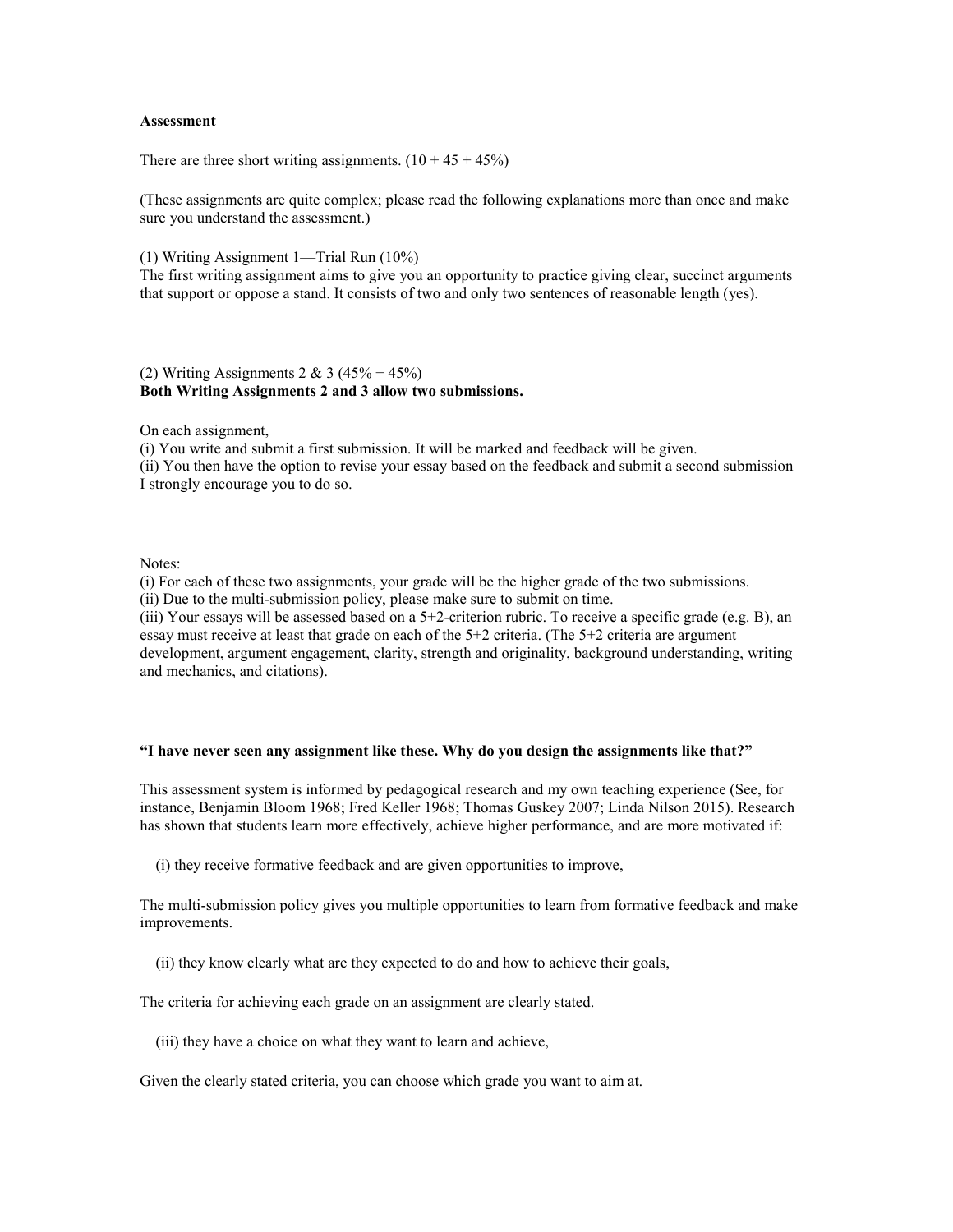(iv) they are held to high expectations.

### **Late Submission Policy**

If you cannot submit your assignments on time and require academic accommodations, you are welcome to come and talk to me about your situation, but please do so as early as possible. Extensions may be given depending on your circumstances. However, late assignments without a legitimate excuse will be subject to penalties (writing assignment 1: 10% per day; writing assignments 2 & 3: **1% final grade** per day).

### **Course Website**

Our course website is **Canvas**. You can find the syllabus, lecture slides, and other reading materials there.

### **Interim Course Evaluation**

A short and informal survey will be posted on **Canvas** in **Week 5**. This is to let me know your thoughts and comments on the course materials, the lectures, the assignments, etc., and help me to improve the course. I encourage you to do the survey.

#### **Plagiarism**

Plagiarism is a serious academic misconduct. It will not and should not be treated lightly. Please cite properly if you take any text from someone else. For details on UBC's plagiarism policy and tips on avoiding plagiarism, please see http://www.calendar.ubc.ca/Vancouver/index.cfm?tree=3,54,111,959 and http://learningcommons.ubc.ca/resource-guides/avoiding-plagiarism/

### **Diversity and Inclusivity**

No one is born to be good/bad at philosophy (or anything). You are here to learn new things and improve your thinking and argument skills over the course of 13 weeks. I encourage you to take this opportunity to learn as much as you can and make improvements, and I will do my best to design the course and arrange the lectures in ways that give everyone a fair chance to do so. If you have any thoughts or comments on the course arrangements, you are always welcome to come talk to me in person or send me an email.

The University provides academic accommodations for students with disabilities. You can find more details on academic accommodations by contacting Accessibility Services or go to https://students.ubc.ca/about-student-services/centre-for-accessibility